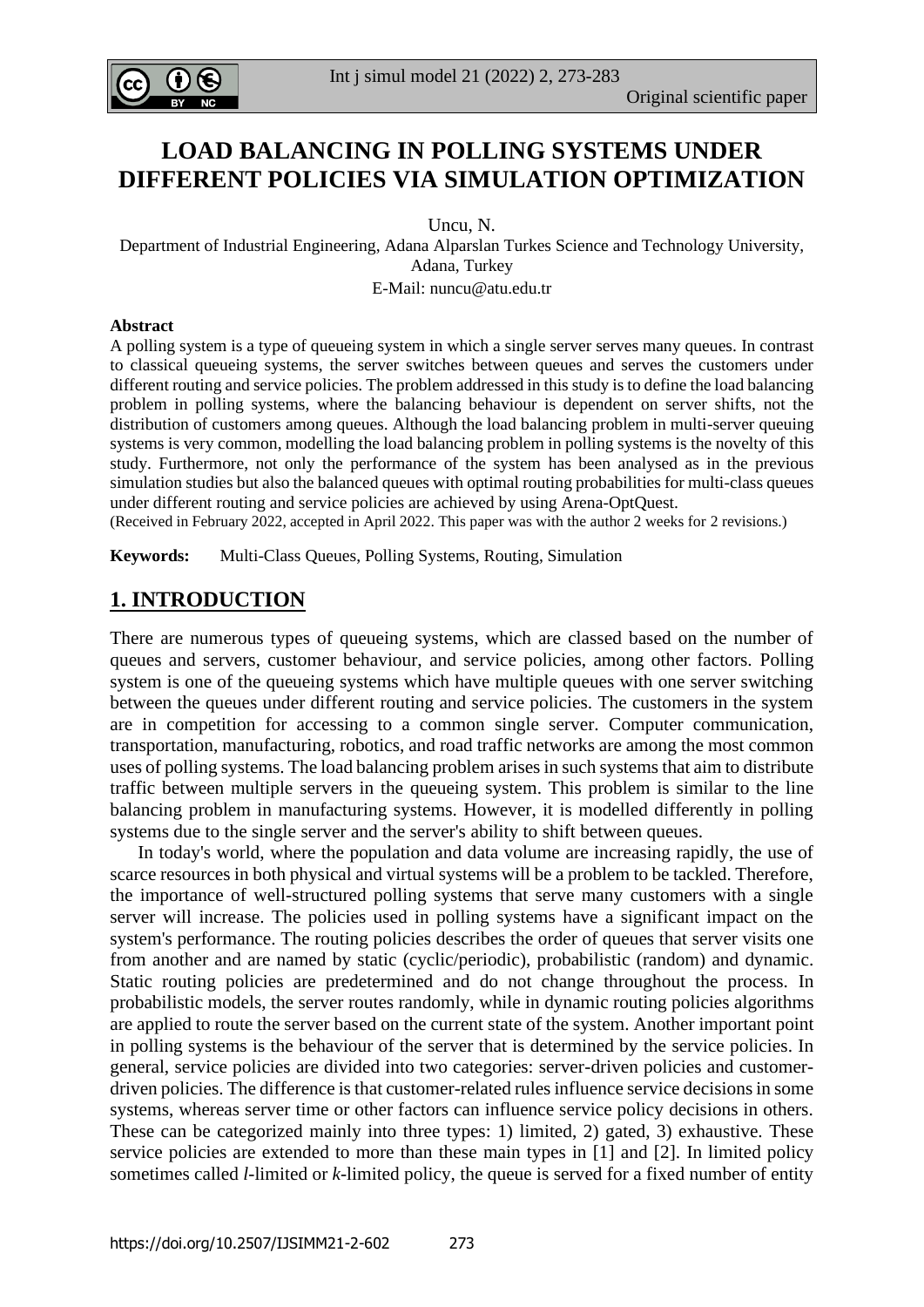or a specified time. In a gated service policy, the number of entities in the queue at the instant when the server arrived is served, but next arrivals during the service must wait until the next visit of the server. In an exhaustive service, the queue is served until it becomes empty. The time of visit is called as the vacation time, while the time to switch between queues is switchover time.

 Although the concept of polling systems dates back to a work by [3], a particularly noteworthy study on the fundamental concepts of polling systems and analytical inferences with some modelling challenges can be found in [4]. Since then, some analytical and theoretical studies have been taken place in the literature. A number of numerical examples are given in [5] for determining the effect of customer priorities on the performance of two-queue polling systems under mixed gated/exhaustive service policies. In [6], the discrete time analysis of gated time-limited service policy for MAP/PH/1 queue is given. The key performances in the polling systems are mean waiting times in each queue, overall waiting time or sometimes the fairness between the queues are other performance outputs as emphasized in [7]. In terms of analytical models of polling systems, it has also been emphasized that some necessary conditions should be considered regarding the behaviour modelling of *k*-limited polling systems under heavy-traffic [8].

 A mean waiting time approximation method is proposed for cyclic polling models with three [9] and four queues in [10]. They compared the time-limited service policy with dynamic routing rule that routes the server to the most loaded queue. The method allows explicit minimization of the weighted sum of the mean waiting times with respect to visiting frequencies of the queues in the routing table. In [11], the Markov chain of nonhomogeneous finite-source queueing model was proposed to describe the performance of a multi-terminal system subject to random breakdowns under different polling service policies.

 The rest of the studies are mainly on the applications of polling systems in different areas. An ATM network system with priorities for two types of customers are studied and analytical solutions are given in [12]. Two queueing models with state dependent setups are suggested and applied in logistics [13]. They considered one queue with high priority and exhaustively served, whereas the other as low priority queue is served according to *k*-limited strategy. Two echelon supply chain system with simulation is applied in [14]. They compared the results based on minimum lead times of cyclic routing under different service policies. An attractive application area of polling systems is fluid systems in [15]. They analysed the performances of the polling system with cyclic and probabilistic policies. An application of polling scheme in the computer systems provides an efficient approach that acts as time-limited policy to minimize the CPU time and maximize the I/O performance for ultra-low latency storage devices in [16]. An adaptive scheme of polling for cyclic and gated service systems are examined by generating function method in [17]. A continuous system case that a fluid switched over two queues for random time-limited policy is studied in [18]. A recent study of polling system belongs to [19] analysed the performance of a tandem queue modelled as a polling system in an aluminium manufacturing process. The policies for service and routing of the server have been applied in different systems. Applications in appointment driven systems and landside operations of container ports can be found in [20] and [21].

 The optimization of polling systems with exact methods has been widely studied in the literature. Although simulation modelling of such systems is capable of giving the approximate performance evaluations, there is a few works on simulation models. One of the salient studies belongs to [22]. They applied the exact methods and simulation to obtain performance measures of polling system operating under exhaustive, gated and mixed service policies without considering routing policies. The simulation of polling systems with time-limited service with random and cyclic routing policies are given in [23]. Most of the previous studies have attended on the performance of the polling systems rather than the optimal policies. For more on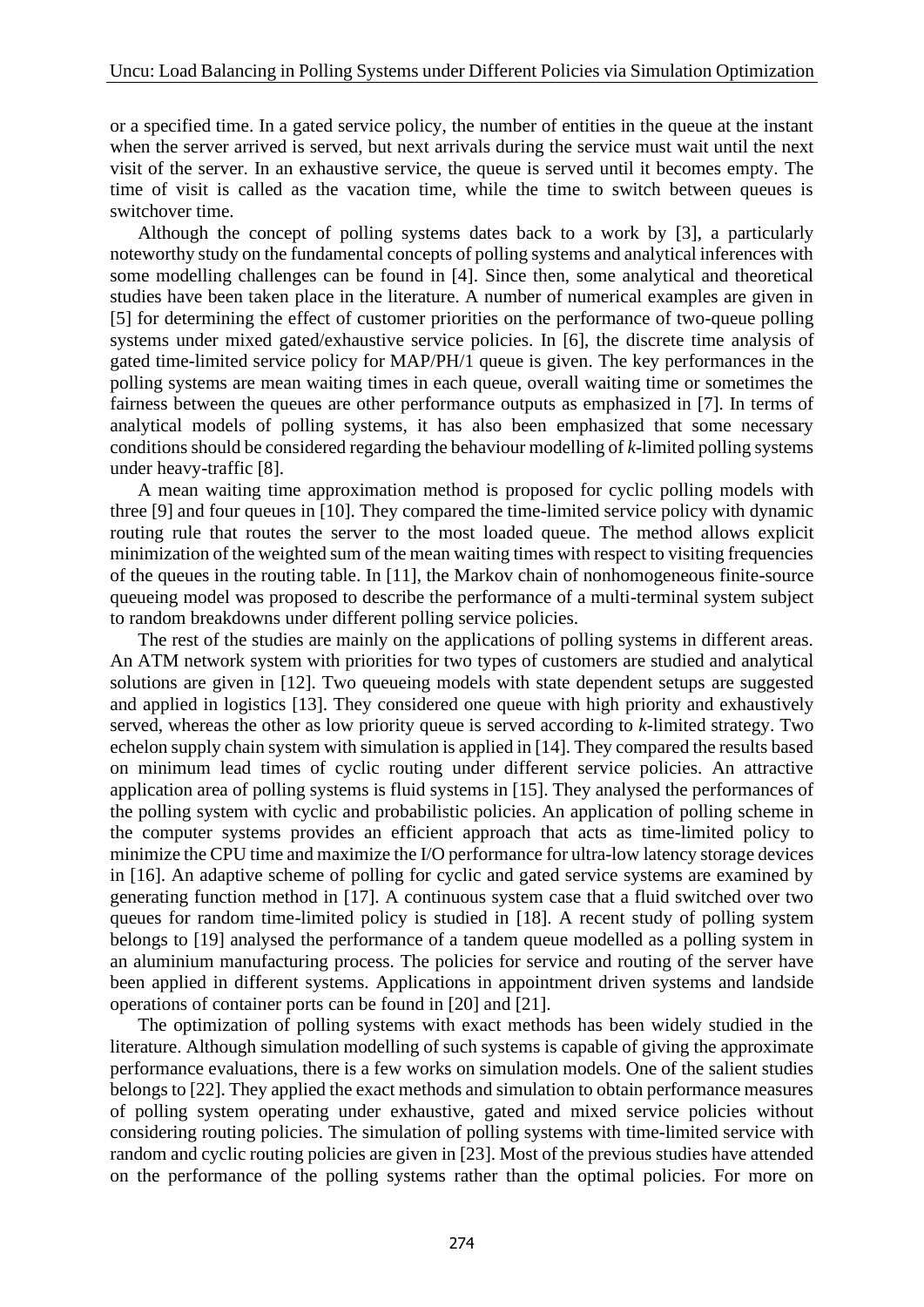applications of polling systems, [24] can be investigated. An actual review of polling systems can be found in [25].

 Most of the previous studies focus on the performance analysis of the polling systems in terms of mean waiting time minimization, in this study load balancing between queues in terms of average waiting times are considered to satisfy all the customers waiting for the service in different queues. The polling systems with three and four queues studied in [10] are extended to gated and exhaustive service policy. Optimal routes are obtained by using *OptQuest* which is an optimization tool embedded in Arena. The contribution of this study is to provide the simulation of polling systems under different service and routing policies while balancing average waiting times in the queues. The results of this study are evaluated using the routing tables of polling models in [9] and [10].

### **2. PROBLEM DEFINITION**

Polling systems have an *N*-queue structure, with only one server serving all of them based on varied routing and service policies. The arrival rate of queue  $i$  ( $i = 1, 2, ..., N$ ) is  $\lambda_i$  and the service rate of each queue is  $\mu_i$  ( $i = 1, 2, ..., N$ ). The switch over time between the queues is  $d_{ii}$  ( $i = 1, 2, ...$ )  $\ldots$ , *N*, *j* = 1, 2, ..., *N*) the time spent by the server moving to the queue *i* from the queue *j*. An illustration of polling systems is represented in Fig. 1, for three-queues and four-queues, respectively.





 Customers and queues are expected to be identical in this study since the polling mechanism is assumed to be homogeneous. Customers, on the other hand, arrive at various rates in each queue. The standard deviation is used to minimize the difference between the expected average waiting time in each line and the overall expected average waiting time in order to balance the average waiting time of queues. The objective function is given as:

$$
\text{Min } z = \sqrt{\left(\sum_{i=1}^{N} \left(E[\overline{W}_{qi}] - E[\overline{W}_{q}]\right)^{2}\right) / N}
$$
\n<sup>(1)</sup>

where the expected average waiting time at queue *i* and the overall expected average waiting time are given respectively,  $E[\overline{W}_{ai}]$  and  $E[\overline{W}_{a}]$ .

 The server is assumed to move between queues under different routing and service policies within a constant switch-over time. The related policies and parameters for three and four queues polling systems are given in Table I and Table II, respectively.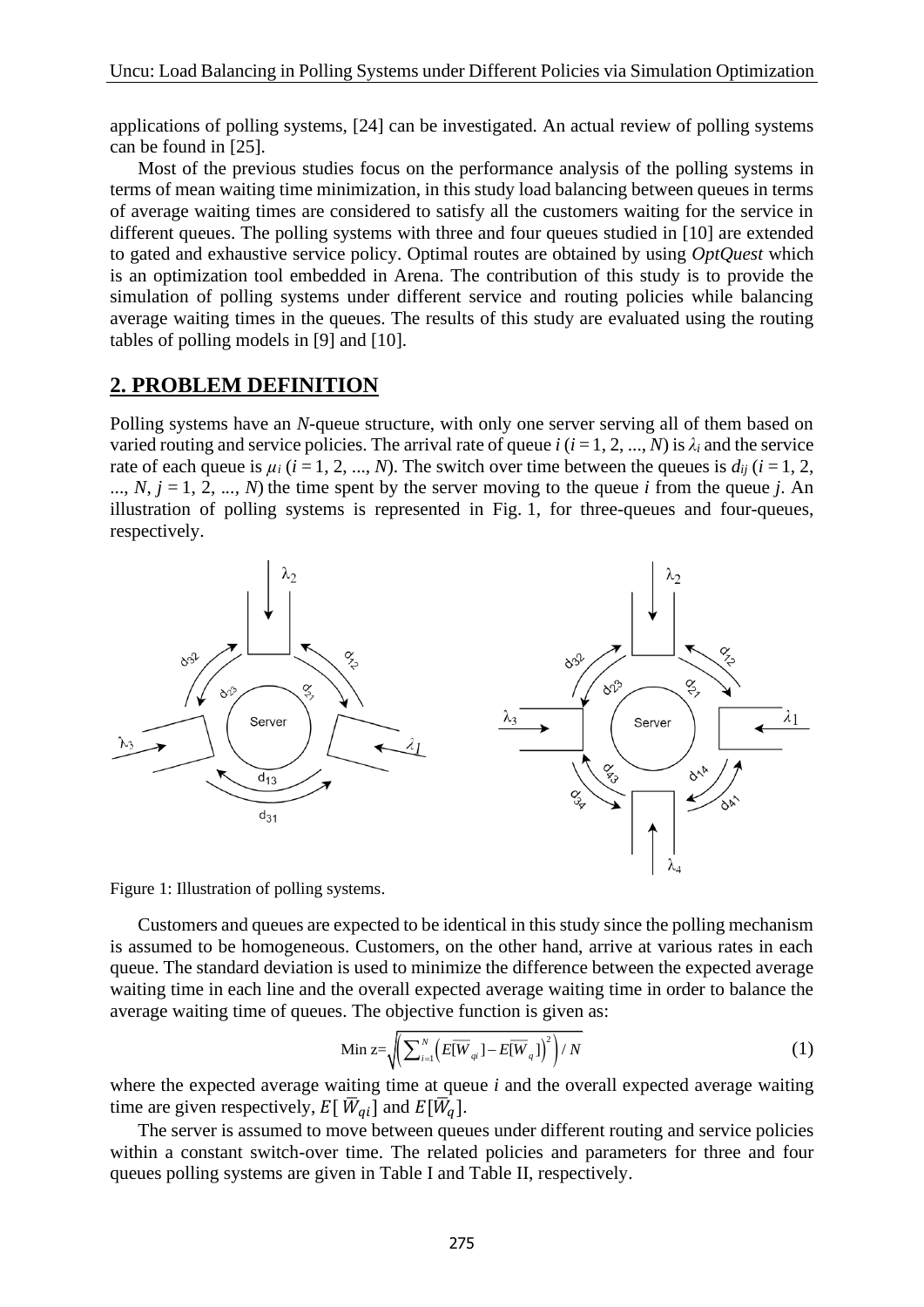| <b>Models</b>                  | <b>Routing policy</b> | <b>Service policy</b> | <b>Common parameters</b> |                      |
|--------------------------------|-----------------------|-----------------------|--------------------------|----------------------|
| Model $3Q-1$ <sup>(a, b)</sup> | Cyclic                | Time-Limited          | <b>Service Rate</b>      | <b>Arrival Rates</b> |
| Model 3Q-2                     | Probabilistic         | Time-Limited          | $\mu = 1$                | $\lambda_1 = 0.54$   |
| Model $3Q-3^{(a, b)}$          | Cyclic                | Gated                 | <b>Switch-over Time</b>  | $\lambda_2 = 0.24$   |
| Model 3Q-4                     | Probabilistic         | Gated                 | $d=1$ min                | $\lambda_3 = 0.06$   |
| Model $3Q-5^{(a, b)}$          | Cyclic                | Exhaustive            |                          |                      |
| Model 30-6                     | Probabilistic         | Exhaustive            |                          |                      |

Table I: The simulation parameters of models with three queues.

 $(a, b)$  Routes from studies in [9] and [10], respectively.

| Table II: The simulation parameters of models with four queues. |  |  |
|-----------------------------------------------------------------|--|--|
|                                                                 |  |  |

| <b>Models</b>        | <b>Routing policy</b> | <b>Service policy</b> | <b>Common parameters</b> |                                |
|----------------------|-----------------------|-----------------------|--------------------------|--------------------------------|
| Model 4Q-1 $\degree$ | Cyclic                | Time-Limited          | <b>Service Rate</b>      | <b>Arrival Rates</b>           |
| Model 4Q-2           | Probabilistic         | Time-Limited          | $\mu = 1$                | $\lambda_1, \lambda_3 = 0.02$  |
| Model 4Q-3 $\degree$ | Cyclic                | Gated                 | Switch-over Time         | $\lambda_2, \lambda_4 = 0.005$ |
| Model 4Q-4           | Probabilistic         | Gated                 | $d=1$ min                |                                |
| Model 4Q-5 $\degree$ | Cyclic                | Exhaustive            |                          |                                |
| Model 4Q-6           | Probabilistic         | Exhaustive            |                          |                                |

 $(c)$  Route from study in [10].

 The simulation models of polling systems are created by Arena software. It is challenging due to the logic of Arena depends on the entity movements. However, in polling models the server moves among the queues. Hence, some extra blocks are used to overcome this drawback. The block models are only given for the three-queue models as an instance for simulation models.

### **2.1 Time-limited and gated polling models**

The time-limited and gated policy can be modelled in a similar manner in terms of service policy. In the time-limited, it is assumed that the server visits each queue for 5000 minutes, while in the gated policy the server ends its visit after processing the last part that is the one when the server enters the queue. The Arena blocks for both policies are illustrated in Fig. 2. However, additional HOLD blocks are used in the gated system after the *RouteforTx* to prevent the server processing the parts that are not in the system when the server enters that queue.



Figure 2: Model for time-limited and gated policy.

### **2.2 Exhaustive polling model**

The first group of modules that creates the parts includes CREATE-ASSIGN-Signal-HOLD blocks and is shown in Fig. 3. This group creates and holds the customers in each queue waiting the idle signal to start the next visit of the server.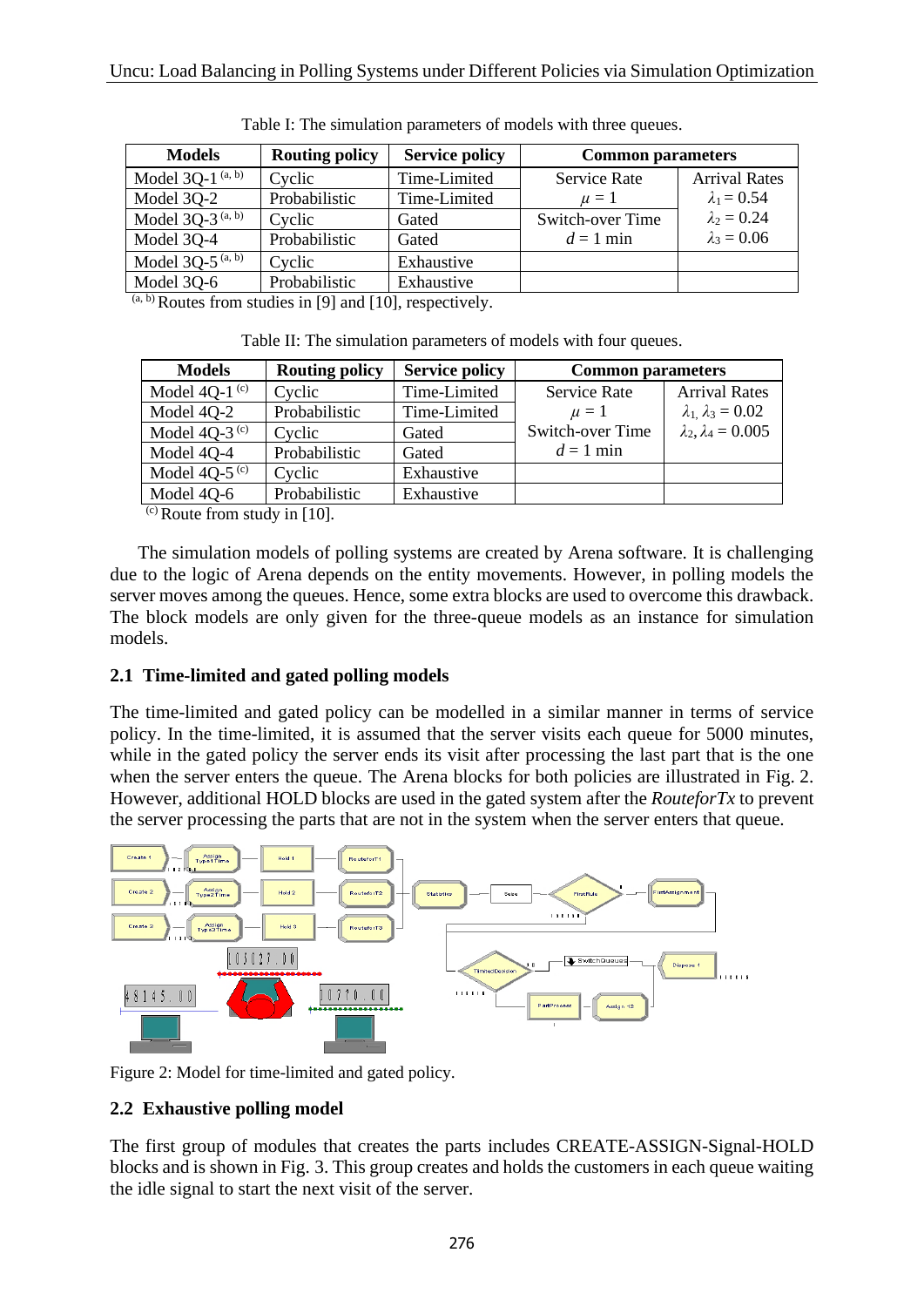

Figure 3: The group of blocks for entity generation and service policy design.

 In Fig. 4, the SEQUENCE module with STATION-ROUTE blocks is used to provide the route for the server*.* PICKUP-SEARCH- DROPOFF blocks enable the entities to be served by server by sending them to PROCESS block when the server switches to the corresponding queue. For only optimization model, DECIDE blocks are added for routing the server based on a probability of choosing the next queue to visit. Throughout the simulation and optimization, the optimal values of probabilities are obtained as a result of minimum deviation from the expected average waiting times at each queue.



Figure 4: Stations and blocks in the exhaustive model.

## **3. RESULTS**

In order to achieve 95 % confidence level, the simulation is run for 10 replications and one year period with a warm up period of one month. The static routings are taken from the study of [9] and [10]. The sequence of visits of server to each queue are set up by random probabilities changing through optimization process. In the time limited, the server switches to another queue based on the probabilities assigned in each optimization run. In the model for the gated policy, the server visits randomly to each queue by starting with initial probabilities of visiting each queue and serves the queue down to the last customer who is the one when the server arrives that queue.

 The results for three-queue polling models with different policies are given in Table III. The coefficient of variation (*CV)* that allows to rank the dispersion level is calculated for each model. For each of the service policy, the probabilistic routing suggests the best balance between the queues visited by the server while compared with other given cyclic/static routes based on the *CV*. Although, the average waiting times in time-limited model are higher than the other models, the lowest *CV* indicates that the best balance is obtained in time-limited with the probabilistic routing policy. Additionally, the expected waiting times and the overall expected waiting time in the system are the lowest in exhaustive model among all the routing policies.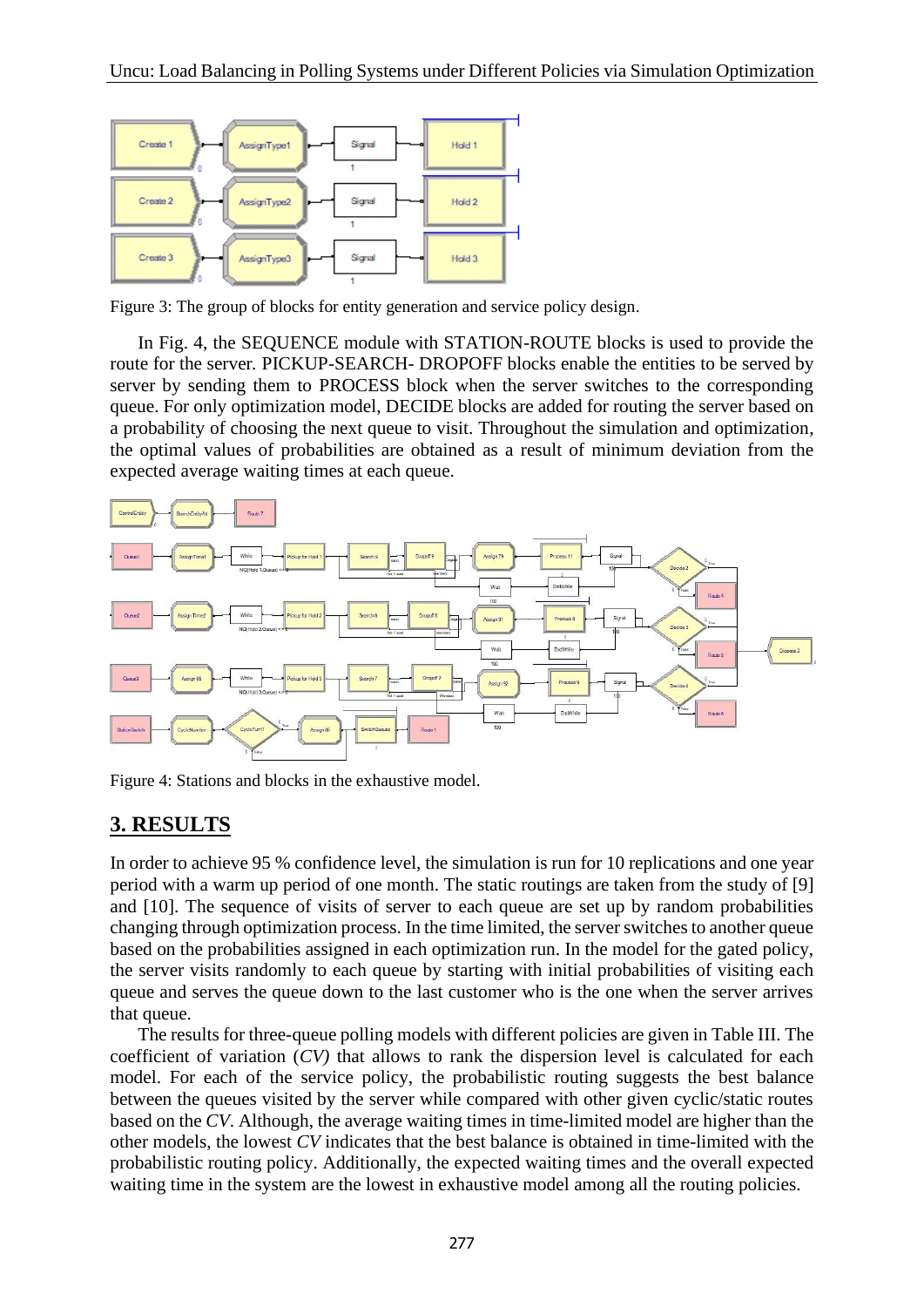| <b>Service</b> |                  |                | <b>Average waiting times at queues (min)</b> |                     |                     |                  | Std.    | CV   |                |
|----------------|------------------|----------------|----------------------------------------------|---------------------|---------------------|------------------|---------|------|----------------|
| <b>Models</b>  | policy           | Route          | $\overline{W}_{q1}$                          | $\overline{W}_{q2}$ | $\overline{W}_{q3}$ | $\overline{W}_a$ | dev.    |      | <b>Rank</b>    |
|                |                  | 121213         | 1245.67                                      | 4062.76             | 10385.76            | 5231.40          | 3821.83 | 0.73 | 8              |
| $3Q-1$         | Time-<br>limited | 12123121231213 | 2115.21                                      | 3318.13             | 7375.13             | 4269.49          | 2250.26 | 0.53 | 6              |
| $3Q-2$         |                  | Probabilistic  | 3595.38                                      | 3477.81             | 3591.94             | 3555.04          | 261.70  | 0.07 | 1              |
|                |                  | 121213         | 10.37                                        | 13.10               | 81.74               | 35.07            | 33.02   | 0.94 | 9              |
| $3Q-3$         | Gated            | 12123121231213 | 15.25                                        | 15.22               | 22.87               | 17.78            | 3.60    | 0.20 | 3              |
| $3Q-4$         |                  | Probabilistic  | 16.29                                        | 23.28               | 20.34               | 19.97            | 2.87    | 0.14 | 2              |
|                |                  | 121213         | 6.75                                         | 16.12               | 34.65               | 19.17            | 11.59   | 0.60 | 7              |
| $3Q-5$         | Exhaustive       | 12123121231213 | 7.24                                         | 13.87               | 25.89               | 15.67            | 7.72    | 0.49 | 5              |
| $3Q-6$         |                  | Probabilistic  | 9.43                                         | 15.28               | 17.12               | 13.94            | 4.02    | 0.29 | $\overline{4}$ |

Table III: Simulation results of three-queue models for different policies.



Figure 5: Comparison of the expected waiting times for three-queue polling models.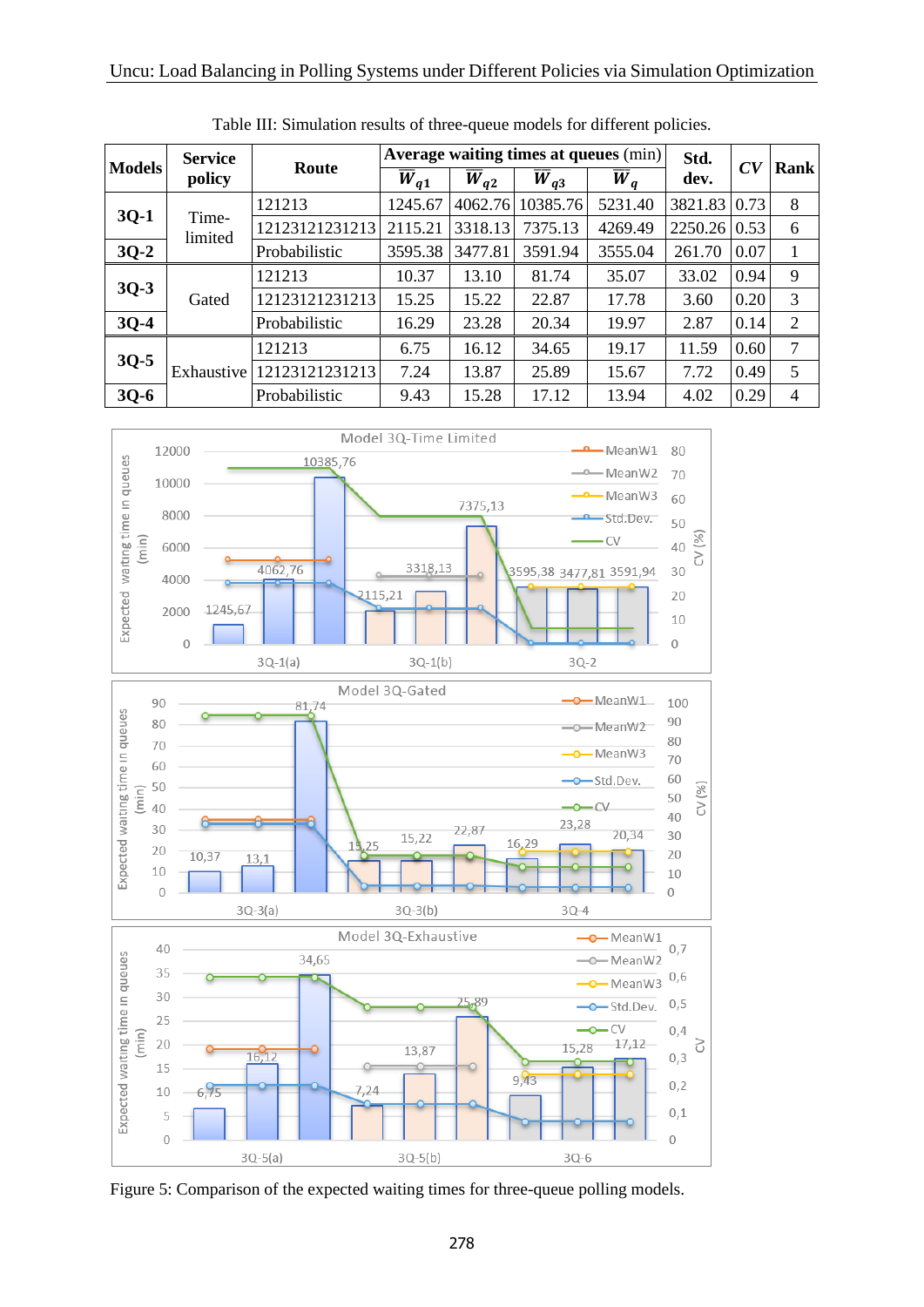The comparison of the expected waiting times based on the routing policies for each model is illustrated in Fig. 5. It is obvious that there is a high dispersion between the expected waiting times of queues in the refereed studies in which the routing tables were obtained by approximation methods.

 Similar in three-queue model, the best balance is achieved in the probabilistic model for each service policy. The first one is the time-limited policy and it is followed by the gated policy based on their *CV* ranking. However, the lowest average waiting times and overall mean are achieved by the exhaustive policy. The results are illustrated and compared in Fig. 6.



Figure 6: Comparison of the expected waiting times for four-queue polling models.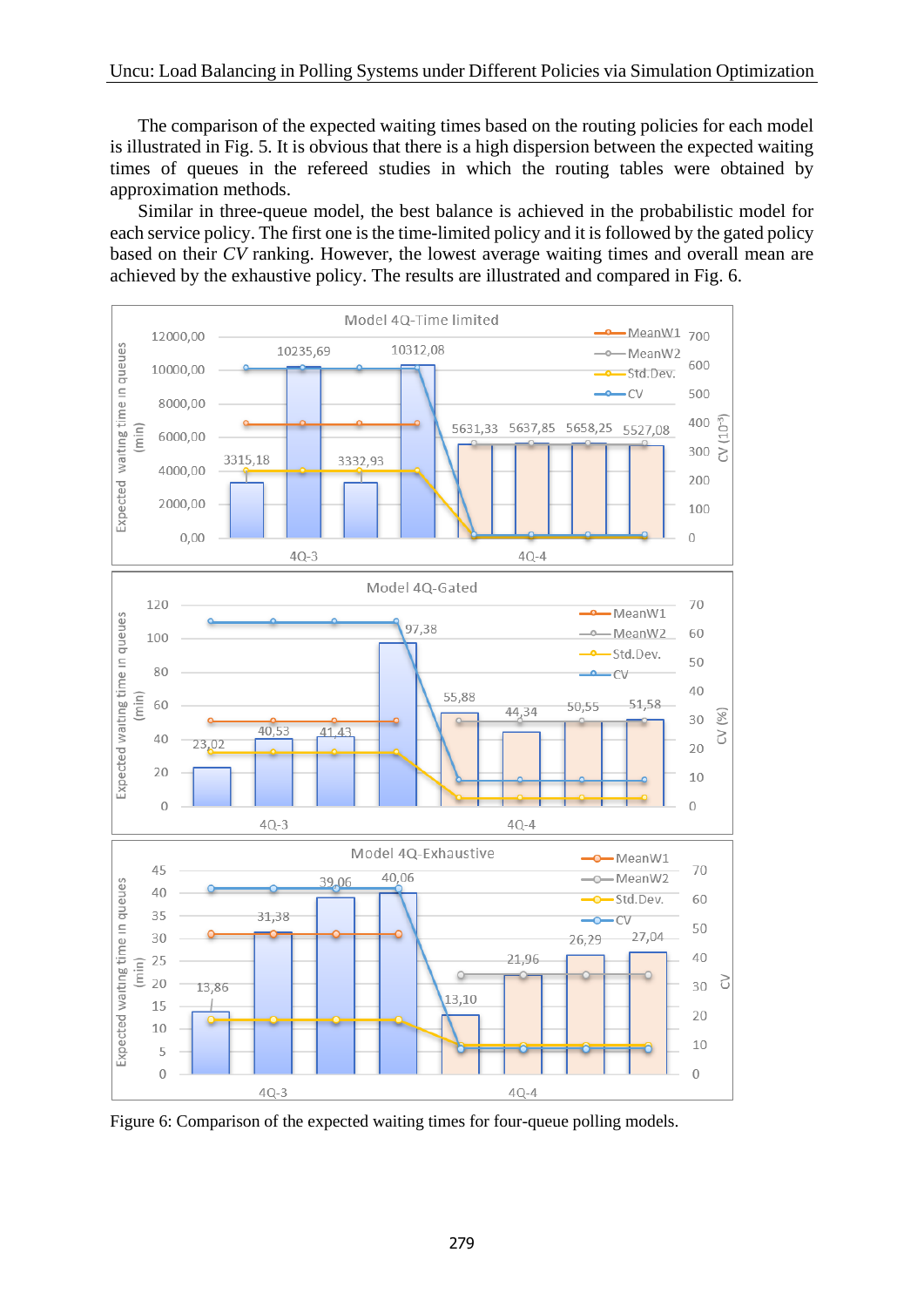| <b>Service</b> |            |        | Average waiting times at queues (min) |                                                          |                     |                     | Std.             |       |       |                |
|----------------|------------|--------|---------------------------------------|----------------------------------------------------------|---------------------|---------------------|------------------|-------|-------|----------------|
| <b>Models</b>  | policy     | Route  | $\overline{W}_{q1}$                   | $\overline{W}_{a2}$                                      | $\overline{W}_{a3}$ | $\overline{W}_{a4}$ | $\overline{W}_a$ | dev.  | $C$ V | Rank           |
| $4Q-1$         | Time-      |        |                                       | 123143 3315.18 10235.69 3332.93 10312.08 6798.97 4012.61 |                     |                     |                  |       | 0.59  | 5              |
| $4Q-2$         | limited    | Prob.  |                                       | 5631.33 5637.85 5658.25 5527.08 5613.63                  |                     |                     |                  | 50.95 | 0.01  |                |
| $4Q-3$         |            | 123143 | 23.02                                 | 40.53                                                    | 41.43               | 97.38               | 50.59            | 27.99 | 0.55  | 6              |
| $4Q-4$         | Gated      | Prob.  | 55.88                                 | 44.34                                                    | 50.55               | 51.58               | 50.59            | 4.12  | 0.08  | 2              |
| $4Q-5$         | Exhaustive | 123143 | 13.86                                 | 31.38                                                    | 39.06               | 40.06               | 31.09            | 12.12 | 0.39  | $\overline{4}$ |
| $4Q-6$         |            | Prob.  | 13.10                                 | 21.96                                                    | 26.29               | 27.04               | 22.10            | 6.40  | 0.29  | 3              |

Table IV: Simulation results of four-queue models for different policies.

 In optimization phase, the probabilities are randomly assigned to the pairs of switches initially. As a result of the simulation optimization, the optimal routing probabilities of each queue visited by the server are obtained and given in Table V and Table VI for three and four queue models, respectively. The total probability of each pair of switches of the server from one of all the queues is hundred percent. The probabilities are the percent of service time that the server switches between corresponding pair of queues. For instance, 100 % percent between queue 2 and queue 1 in Model 3Q-2 means that the server switches from queue 2 to queue 1 without switching from queue 1 to queue 2 in any time of its service. It visits queue 1 only from queue 3 with 100 % of its time. In terms of optimal routing probabilities, the explanation is similar for all other pairs of queues.

Table V: Routing probabilities for model 3Q-2/4/6.

|                   |          | <b>Routing probabilities</b> |                   |                   |  |  |
|-------------------|----------|------------------------------|-------------------|-------------------|--|--|
| <b>From queue</b> | To queue | Model 3Q-2                   | <b>Model 30-4</b> | Model 30-6        |  |  |
|                   |          | <b>Time-limited</b>          | <b>Gated</b>      | <b>Exhaustive</b> |  |  |
|                   |          | 63.29                        | 87.44             | 1.50              |  |  |
|                   |          | 36.71                        | 12.26             | 99.5              |  |  |
|                   |          | 100                          | 35.13             | 76.43             |  |  |
|                   |          |                              | 64.87             | 23.57             |  |  |
|                   |          | 100                          | 100               |                   |  |  |
|                   |          |                              |                   |                   |  |  |

Table VI: Routing probabilities for Model 4Q-2/4/6.

|                   |                | <b>Routing probabilities</b> |              |                   |  |  |  |
|-------------------|----------------|------------------------------|--------------|-------------------|--|--|--|
| <b>From queue</b> | To queue       | Model 4Q-2                   | Model 4Q-4   | Model 4Q-6        |  |  |  |
|                   |                | <b>Time-limited</b>          | <b>Gated</b> | <b>Exhaustive</b> |  |  |  |
|                   | $\overline{2}$ |                              | 60.63        |                   |  |  |  |
|                   | 3              |                              | 39.37        | 100               |  |  |  |
|                   |                | 100                          |              |                   |  |  |  |
| 2                 |                | 100                          |              | 96.01             |  |  |  |
| 2                 | 3              |                              | 54.31        | 3.96              |  |  |  |
| 2                 |                |                              | 45.69        | 0.03              |  |  |  |
| 3                 |                |                              | 53.04        |                   |  |  |  |
| 3                 | $\mathfrak{D}$ | 100                          |              | 100               |  |  |  |
| 3                 |                |                              | 46.96        |                   |  |  |  |
|                   |                |                              | 52.56        |                   |  |  |  |
|                   | $\overline{2}$ |                              | 47.44        | 100               |  |  |  |
|                   | 3              | 100                          |              |                   |  |  |  |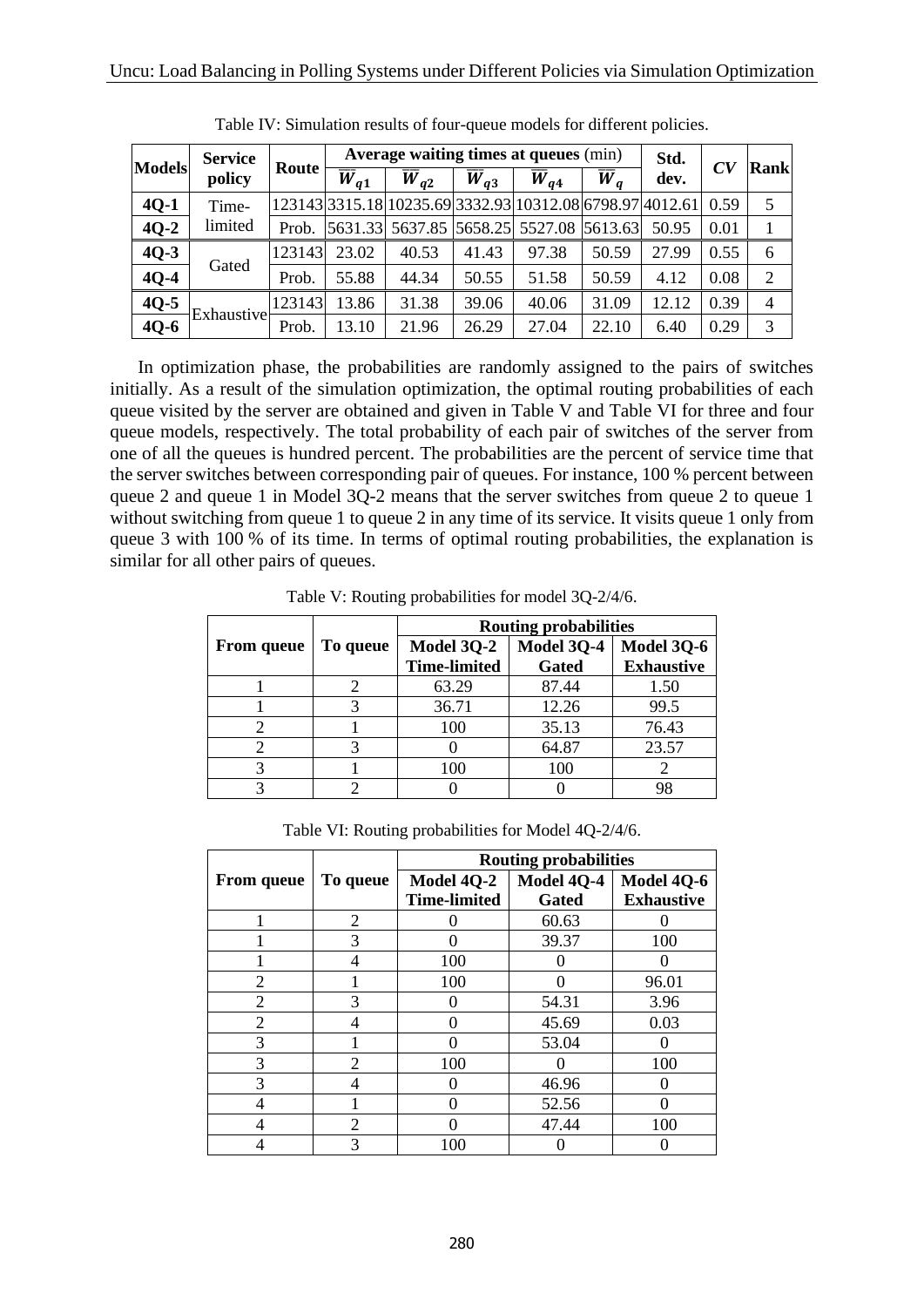Based on the optimal probabilities, the trade-off between the number of switches and expected average waiting times for three-queue polling model simulation results is illustrated in Fig. 7 as an instance. The results for the time-limited policy are not depicted in the figure because a fixed number of switches as 105 times occur in the defined simulation period. The graph indicates no significant relationship between average waiting times and the number of switches for different policies. However, it can be concluded that in the time-limited policy the number of switches is constant and less than other policies. If there is a noticeable effect of the number of switches to the cost in the system, then the time-limited policy can be preferable to others.



Figure 7: Relation between the expected waiting times and the number of switches.

# **4. CONCLUSION**

Despite the fact that polling systems have been studied since the 1950s, there is still a large study and application area that needs to be investigated and analysed through simulation due to the applicability of various routing and service policies that result in varying performance levels. The decision of using such policies should be evaluated before design of the system or new algorithms and online searching algorithms may be embedded in the real-world systems. In most of the previous studies, static or predetermined routing or service policies are widely analysed by exact and approximation methods. They mainly focus on performance analysis or mean waiting time minimization. In this study, the load balancing problem in queueing systems are modelled for polling systems. Time-limited, gated and exhaustive service policies with predefined routing tables and the probabilistic routing policy for three-queue and four-queue polling systems are simulated, and optimized to balance the waiting times between the queues while improving the system responsiveness. The probabilistic routing policy for each service policy resulted as the best among other proposed models considering minimum dispersion of average waiting times between queues. Another analysis is conducted for determining the relationship between the number of switches and average waiting times for three-queue models only as an instance. However, there is no noticeable relationship. But, if the number of switches is not negligible, the time-limited policy is better than the gated or exhaustive policies which result in higher waiting times in the system. If the gated or exhaustive policy is preferred due to the low waiting times, there should be negligible amount of cost for switchover time.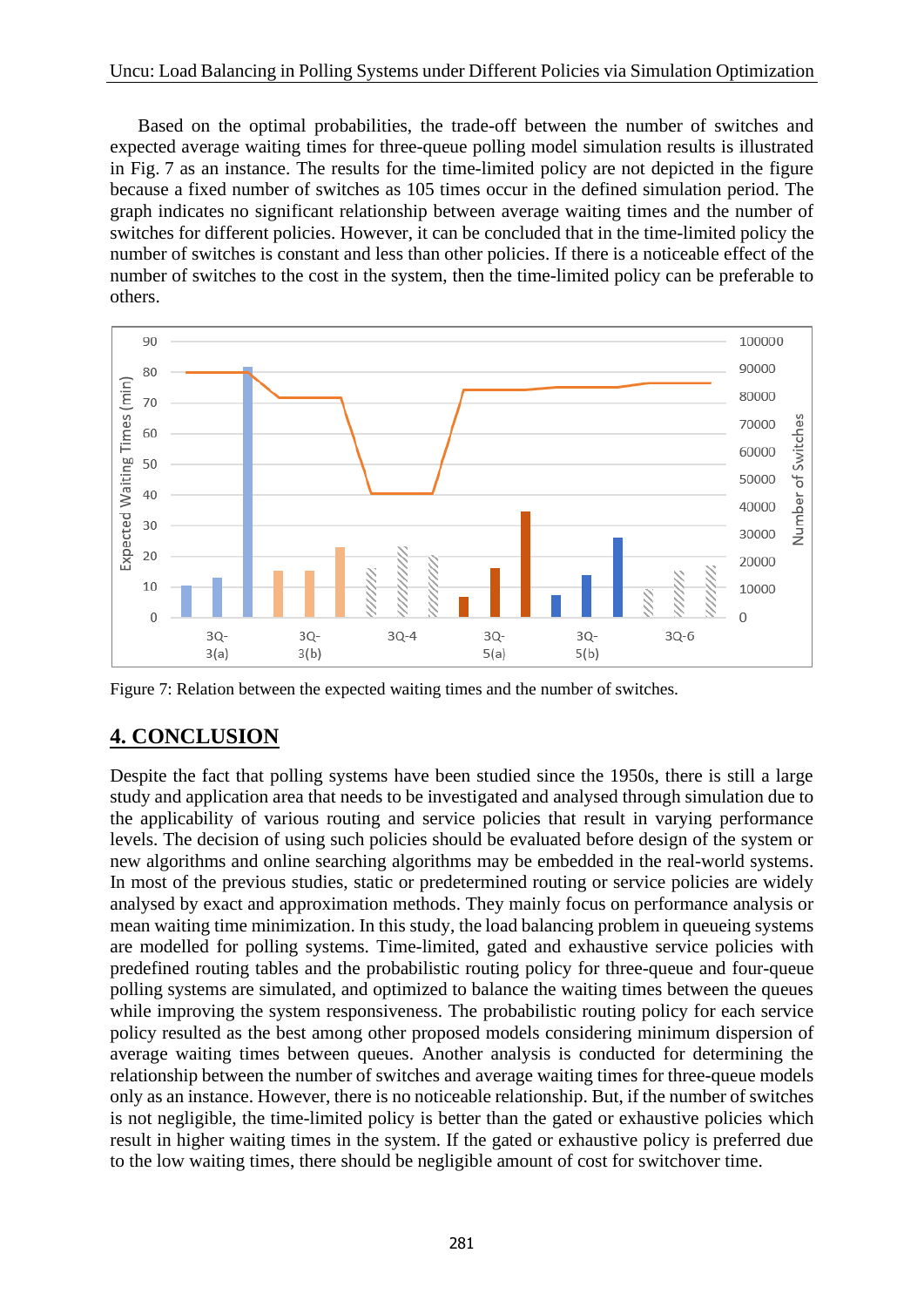For further research, the load balancing problem in polling systems can also be applied to appointment-driven queueing systems, fluid systems, wireless systems, and many forms of server routing problems. Other service policies, such as dynamic, priority-based, and decrementing or mixed policies, can be analysed using the simulation models for polling systems.

#### **REFERENCES**

- [1] Bishoff, W. (2001). Analysis of M/G/1-queues with setup times and vacations under six different service disciplines, *Queueing Systems*, Vol. 39, No. 4, 265-301, doi[:10.1023/A:1013992708103](https://doi.org/10.1023/A:1013992708103)
- [2] Vishnevskii, V. M.; Semenova, O. V. (2006). Mathematical methods to study the polling systems, *Automation and Remote Control*, Vol. 67, No. 2, 173-220, doi[:10.1134/S0005117906020019](https://doi.org/10.1134/S0005117906020019)
- [3] Mack, C. (1957). The efficiency of *N* machines uni-directionally patrolled by one operative when walking time is constant and repair times are variable, *Journal of the Royal Statistical Society: Series B (Methodological)*, Vol. 19, No. 1, 173-178, doi[:10.1111/j.2517-6161.1957.tb00254.x](https://doi.org/10.1111/j.2517-6161.1957.tb00254.x)
- [4] Takagi, H. (1986). *Analysis of Polling Systems*, MIT Press, Cambridge
- [5] Boon, M. A. A.; Adan, I. J. B. F. (2009). Mixed gated/exhaustive service in a polling model with priorities, *Queueing Systems*, Vol. 63, No. 1, 383-399, doi[:10.1007/s11134-009-9115-z](https://doi.org/10.1007/s11134-009-9115-z)
- [6] Alfa, A. S. (1998). Discrete time analysis of MAP/PH/1 vacation queue with gated time‐limited service, *Queueing Systems*, Vol. 29, No. 1, 35-54, doi[:10.1023/A:1019123828374](https://doi.org/10.1023/A:1019123828374)
- [7] Boxma, O. J.; Levy, H.; Yechiali, U. (1992). Cyclic reservation schemes for efficient operation of multiple-queue single-server systems, *Annals of Operations Research*, Vol. 35, No. 3, 187-208, doi[:10.1007/BF02188704](https://doi.org/10.1007/BF02188704)
- [8] Suman, R.; Krishnamurthy, A. (2022). Analysis of two-station polling queues with setups using continuous time Markov chain, *arXiv*, Paper 2202.10045, 27 pages, doi[:10.48550/](https://doi.org/10.48550/arXiv.2202.10045) [arXiv.2202.10045](https://doi.org/10.48550/arXiv.2202.10045)
- [9] Boxma, O. J.; Levy, H.; Weststrate, J. A. (1990). Optimization of polling systems, *Proceedings of the 14th IFIP WG7.3 International Symposium on Computer Performance Modelling, Measurement and Evaluation*, 341-361
- [10] Bertsimas, D.; Xu, H. (1993). *Optimization of Polling Systems and Dynamic Vehicle Routing Problems on Networks*, Massachusetts Institute of Technology, Cambridge
- [11] Almási, B. (1999). A queuing model for a non-homogeneous polling system subject to breakdowns, *Annales Universitatis Scientiarum Budapestinensis de Rolando Eotvos Nominatae: Sectio Computatorica*, Vol. 18, 11-23
- [12] Avram, F.; Gómez-Corral, A. (2006). On the optimal control of a two-queue polling model, *Operation Research Letters*, Vol. 34, No. 3, 339-348, doi[:10.1016/j.orl.2005.05.005](https://doi.org/10.1016/j.orl.2005.05.005)
- [13] Winands, E. M. M.; Adan, I. J. B. F.; van Houtum, G. J.; Down, D. G. (2009). A state-dependent polling model with *k*-limited service, *Probability in the Engineering and Informational Sciences*, Vol. 23, No. 2, 385-408, doi[:10.1017/S0269964809000217](https://doi.org/10.1017/S0269964809000217)
- [14] Kamath, B. N.; Bhattacharya, S. (2007). Lead time minimization of a multi-product, singleprocessor system: a comparison of cyclic policies, *International Journal of Production Economics*, Vol. 106, No. 1, 28-40, doi[:10.1016/j.ijpe.2006.04.002](https://doi.org/10.1016/j.ijpe.2006.04.002)
- [15] Czerniak, O.; Yechiali, U. (2009). Fluid polling systems, *Queueing Systems*, Vol. 63, No. 1, 401- 435, doi[:10.1007/s11134-009-9129-6](https://doi.org/10.1007/s11134-009-9129-6)
- [16] Lee, G.; Shin, S.; Jeong, J. (2022). Efficient hybrid polling for ultra-low latency storage devices, *Journal of Systems Architecture*, Vol. 122, Paper 102338, 12 pages, doi[:10.1016/](https://doi.org/10.1016/j.sysarc.2021.102338) [j.sysarc.2021.102338](https://doi.org/10.1016/j.sysarc.2021.102338)
- [17] Semenova, O. V.; Bui, D. T. (2018). Method of generating functions for performance characteristic analysis of the polling systems with adaptive polling and gated service, Dudin, A.; Nazarov, A.; Moiseev, A. (Eds.), *Information Technologies and Mathematical Modelling, Queueing Theory and Applications*, Springer, Cham, 348-359, doi[:10.1007/978-3-319-97595-5\\_27](https://doi.org/10.1007/978-3-319-97595-5_27)
- [18] Kapodistria, S.; Saxena, M.; Boxma, O. J.; Kella, O. (2021). Workload analysis of a two-queue fluid polling model, *arXiv*, Paper 2112.04819, 27 pages, doi[:10.48550/arXiv.2112.04819](https://doi.org/10.48550/arXiv.2112.04819)